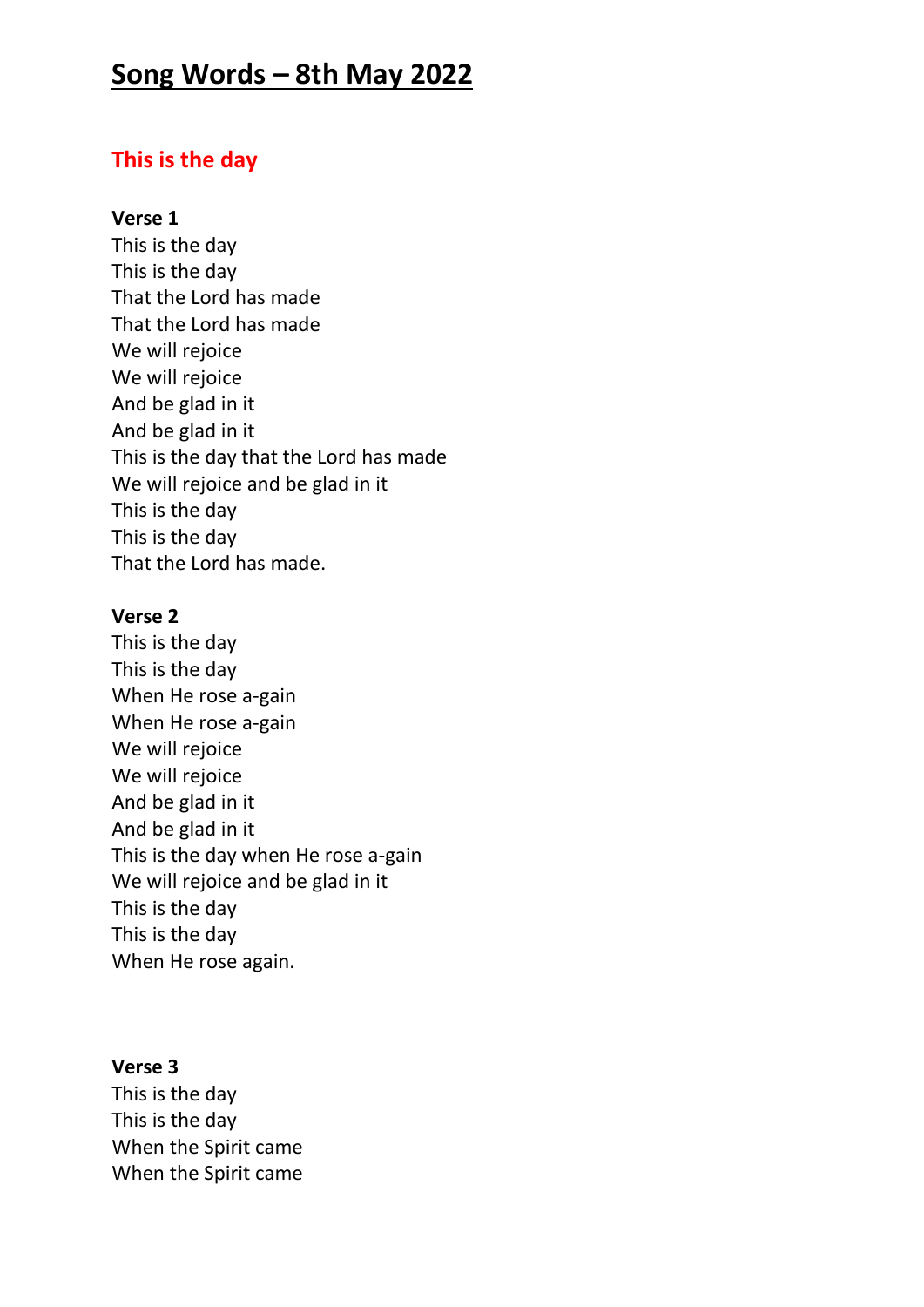We will rejoice We will rejoice And be glad in it And be glad in it This is the day when the Spirit came We will rejoice and be glad in it This is the day This is the day When the Spirit came

#### **Desborough Baptist Church CCLI Registration #770573**

CCLI Song # 32754 Les Garrett © 1967, 1980 Universal Music - Brentwood Benson Publishing (Admin. by Brentwood-Benson Music Publishing, Inc.) For use solely with the SongSelect® Terms of Use. All rights reserved. www.ccli.com CCLI Licence No. 45277

# **Standing on the promises**

### **Verse 1**

Standing on the promises of Christ my King Through eternal ages let His praises ring Glory in the highest I will shout and sing Standing on the promises of God

### **Chorus**

Standing standing Standing on the promises of God my Saviour Standing standing I'm standing on the promises of God

### **Verse 2**

Standing on the promises that cannot fail When the howling storms of doubt and fear assail By the living Word of God I shall prevail Standing on the promises of God

#### **Verse 3**

Standing on the promises I now can see Perfect present cleansing in the blood for me Standing in the liberty where Christ makes free Standing on the promises of God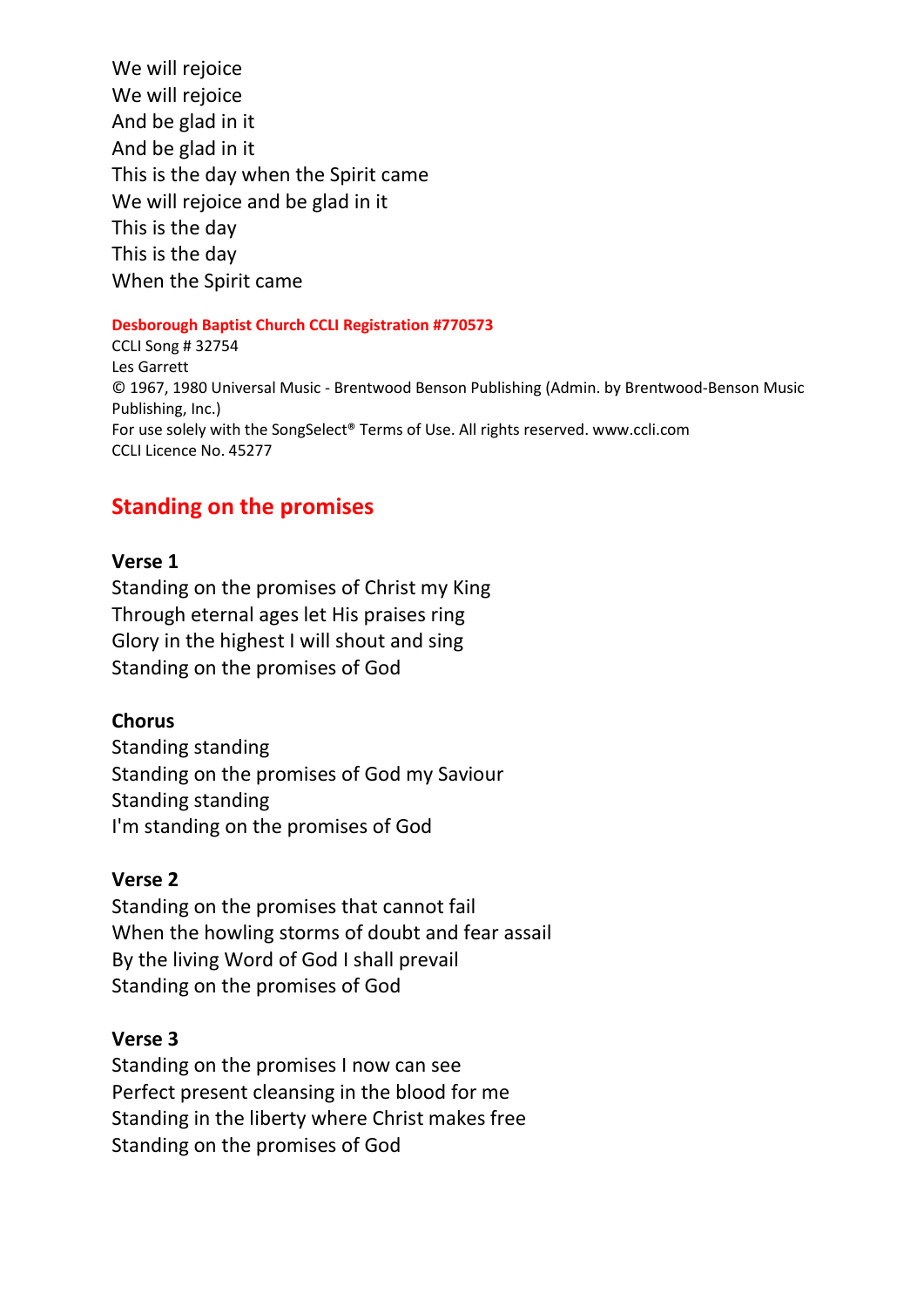### **Verse 4**

Standing on the promises of Christ the Lord Bound to Him eternally by love's strong cord Overcoming daily with the Spirit's Sword Standing on the promises of God

### **Verse 5**

Standing on the promises I cannot fall List'ning ev'ry moment to the Spirit's call Resting in my Saviour as my All in All Standing on the promises of God

#### **Desborough Baptist Church CCLI Registration #770573**

CCLI Song # 31803 Russell Kelso Carter © Words: Public Domain Music: Public Domain For use solely with the SongSelect® Terms of Use. All rights reserved. www.ccli.com CCLI Licence No. 45277

# **Open the eyes of my heart Lord**

### **Chorus**

Open the eyes of my heart Lord Open the eyes of my heart I want to see You I want to see You

### **Verse**

To see You high and lifted up Shining in the light of Your glory Pour out Your power and love As we sing holy holy holy

### **Bridge**

Holy holy holy Holy holy holy Holy holy holy I want to see You

#### **Desborough Baptist Church CCLI Registration #770573**

CCLI Song # 2298355 Paul Baloche © 1997 Integrity's Hosanna! Music (Admin. by Integrity Music Ltd) For use solely with the SongSelect® Terms of Use. All rights reserved. www.ccli.com CCLI Licence No. 45277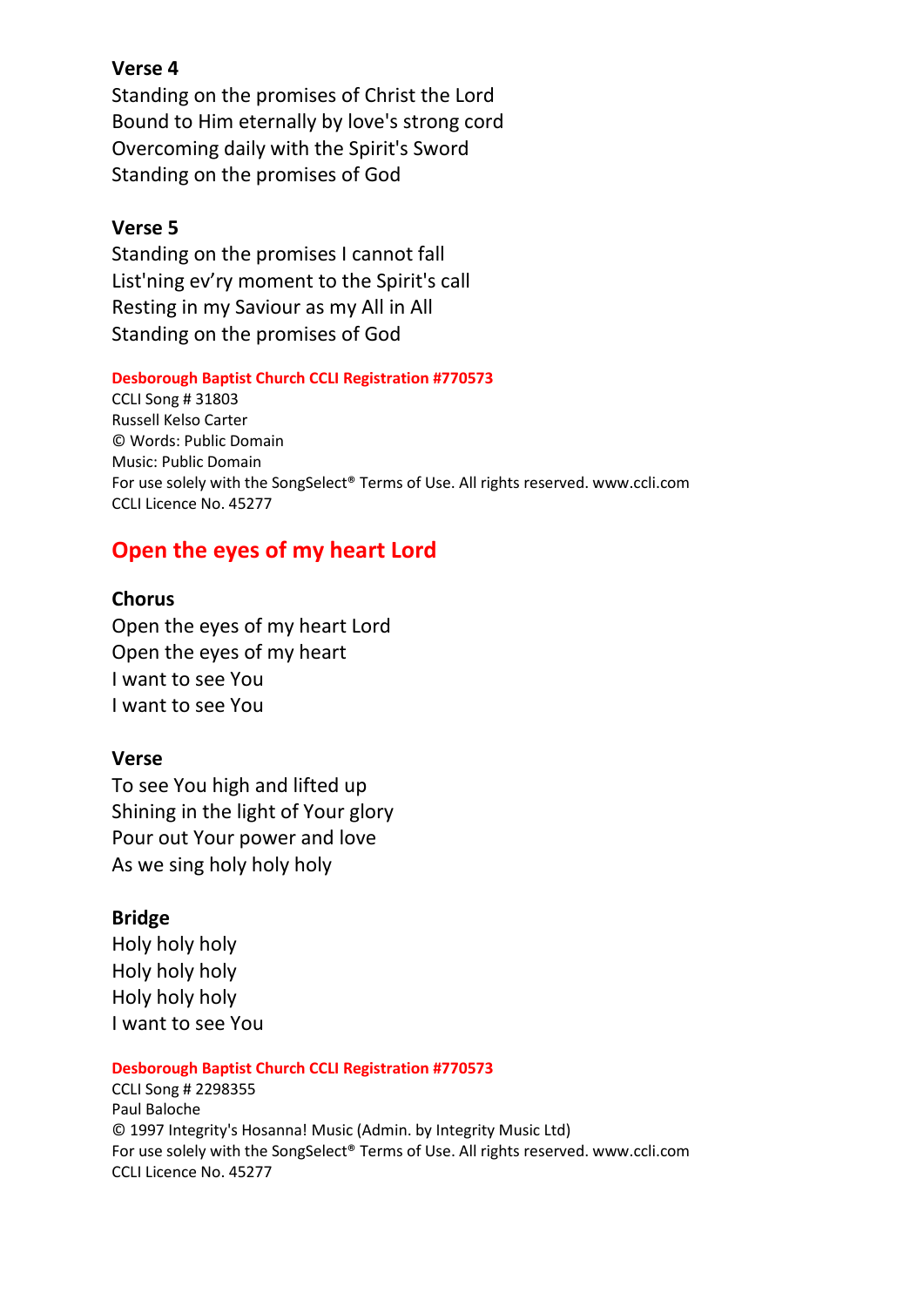# **Bind us together Lord**

### **Chorus**

Bind us together Lord Bind us together with cords That cannot be broken Bind us together Lord Bind us together Lord Bind us together with love

### **Verse 1**

There is only one God There is only one King There is only one body That is why we can sing

### **Verse 2**

Made for the glory of God Purchased by His precious Son Born with the right to be clean For Jesus the vict'ry has won

### **Verse 3**

You are the fam'ly of God You are the promise divine You are God's chosen desire You are the glorious new wine

#### **Desborough Baptist Church CCLI Registration #770573**

CCLI Song # 1228 Bob Gillman © 1977 Thankyou Music (Admin. by Integrity Music Ltd) For use solely with the SongSelect® Terms of Use. All rights reserved. www.ccli.com CCLI Licence No. 45277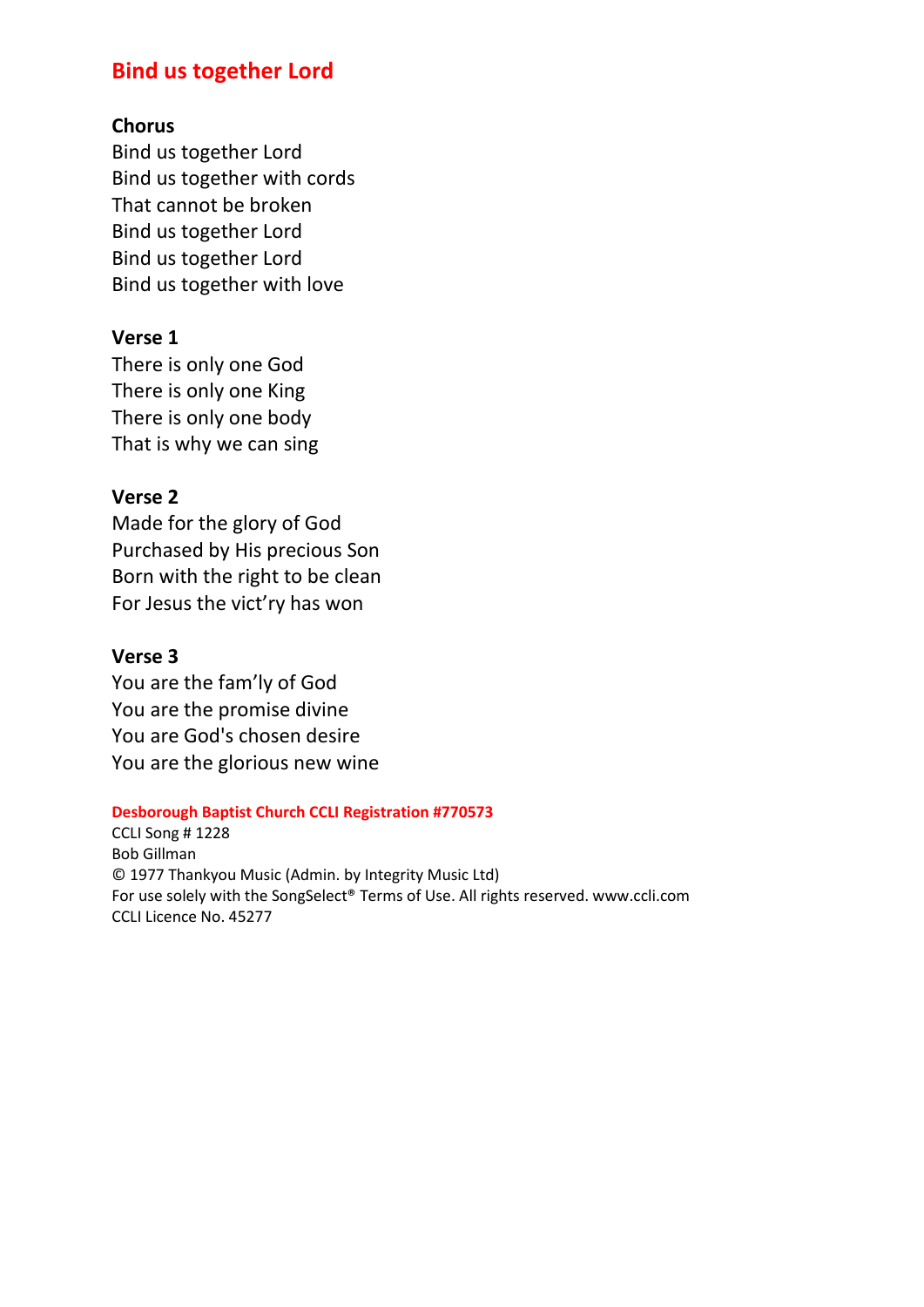# **Dancing on the waves**

### **Verse 1**

I'm standing at your door My heart is calling yours Come fall into my arms

You're weary from it all Been running for too long I'm here to bring you home

### **Chorus**

I'm reaching out I'll chase you down I dare you to believe How much I love you now

Don't be afraid I am your strength We'll be walking on the water Dancing on the waves

#### **Verse 2**

Look up and lift your eyes The future's open wide I have great plans for you

Your past is dead and gone Your healing has begun I'm making all things new

### **Bridge**

I set every star into place So you would remember my name I made it all for you

But you are my masterpiece You are the reason I sing This is my song for you